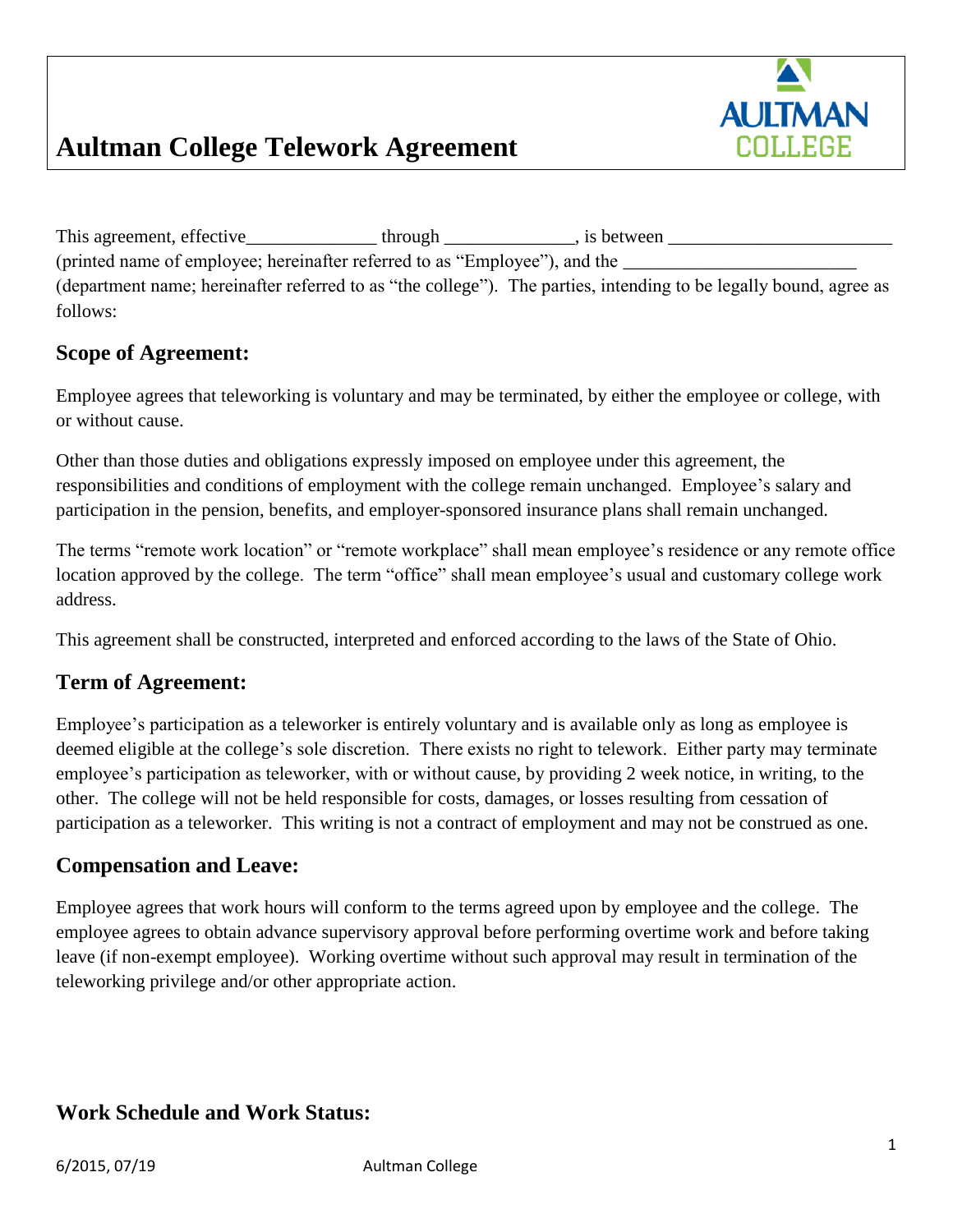Employee agrees that the work schedule will be predetermined by the employee and manager. Employee agrees to provide employee's timekeeper with a copy of employee's Work Schedule.

Employee agrees to perform official duties. Employee agrees not to conduct any work-related meetings at the remote work location if that remote work location is the employee's residence.

# **Work Performance:**

Employee agrees to provide regular reports, if required, by the supervisor to help judge work performance. Employee understands that a decline in work performance may result in termination of the agreement by the college.

## **Standards of Conduct:**

 privilege. Nothing in this agreement precludes the college from taking any appropriate disciplinary or adverse Employee agrees to be bound by college regulations, policies and procedures while working at the remote workplace. Violation of the foregoing may result in termination of this agreement and the teleworking action against the Employee if the employee fails to comply with the provisions of the agreement.

## **College Equipment:**

Dependent upon the nature of work to be performed during the telework cycle, use of college equipment may be applicable/necessary. In the event the college must provide equipment for use by the employee during the telework period, the employee agrees that the use of equipment, software, data supplies and furniture provided by the college for use at the remote work location, is limited to authorized persons and for purposes related to work.

 college does not assume liability for loss, damage or wear of employee-owned equipment. The college, at its sole discretion may choose to purchase equipment and related supplies for use by employee while teleworking. The decision as to the type, nature, function and/or quality of electronic hardware (including, but not limited to, computers, video display terminals, printers, modems, data processors, and other terminal equipment), computer software, data and telecommunications equipment (i.e., phone lines) shall rest entirely with the college. Equipment purchased for use by employee shall remain the property of the college. The

In the event legal action is necessary to regain possession of agency-owned equipment, software data and/or supplies, Employee agrees to pay all costs incurred by the college, including reasonable attorney fees.

In the event of college equipment failure or malfunction, employee agrees to immediately notify the college in order to initiate immediate repair or replacement of such equipment. In the event of delay in repair or replacement, or because of other circumstances, which make it impossible for employee to telework, employee understands that employee may be assigned to do other work and/or required to return to college assigned work space, at the college's sole discretion.

Furniture, lighting, household safety equipment, incidental to use of college-owned equipment, software and supplies shall be appropriate for their intended use and shall be used and maintained in a safe condition, free from defects and hazards.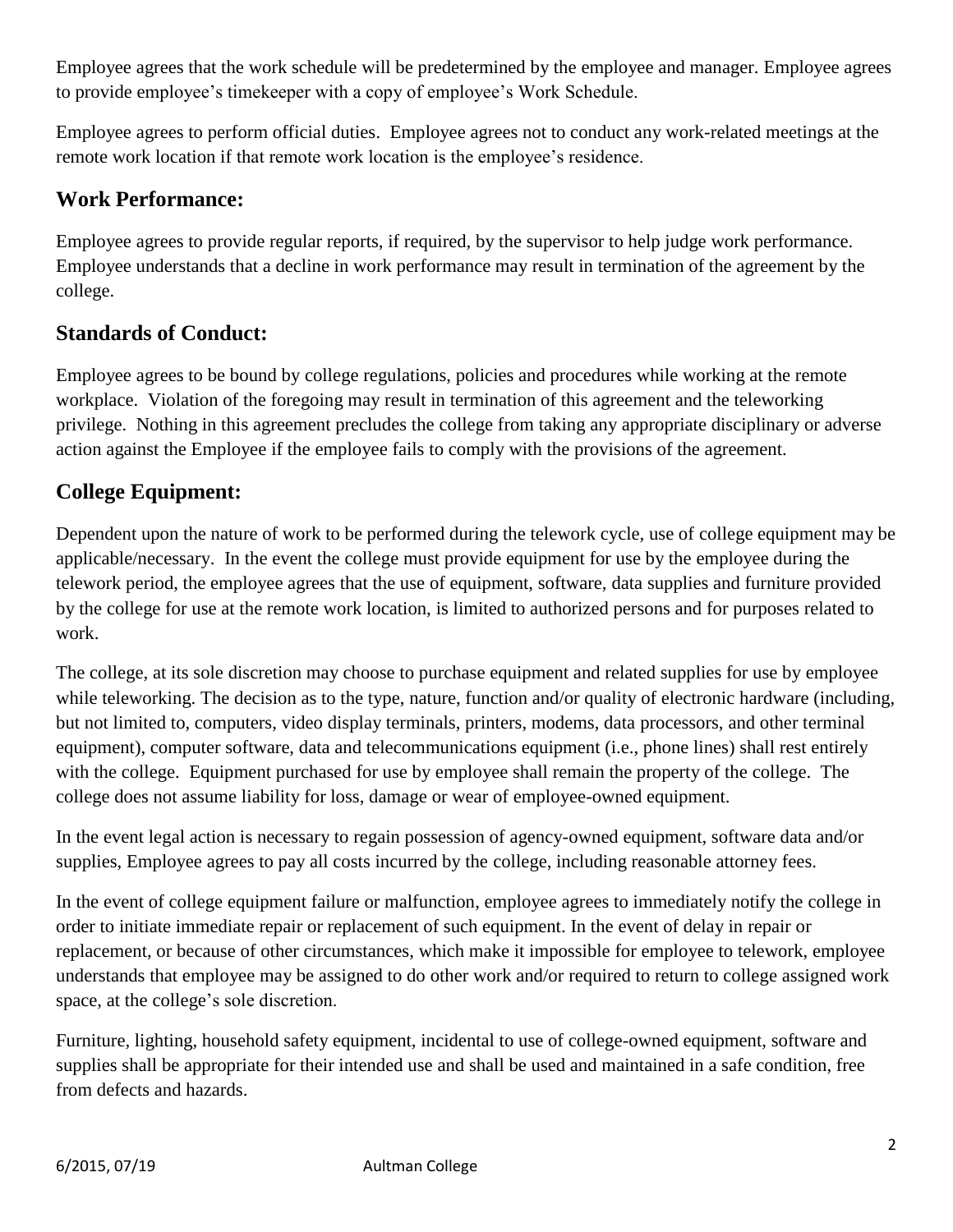# **Supplies:**

 The employee agrees to obtain from their office; all supplies needed for work at the remote workplace and understands that out-of-pocket expenses for supplies regularly available at the central office will not be reimbursed unless previously approved by the college.

# **Remote Workplace and Work Space:**

The employee agrees to designate a work space within employee's remote work location for placement and installation of equipment. The work space must be adequate for performance of the employee's official duties. Employee shall maintain this work space in a safe condition, free from hazards and other dangers to employee and equipment. The site chosen as employee's remote workplace must be approved by the college.

### **Inspections:**

The employee agrees that the college may make on-site visits to the remote work location for the purposes of determining that the site is safe and free from hazards, and to maintain, repair, inspect or retrieve college-owned equipment, software, data and/or supplies. The college must provide employee with at least 24 hours' notice of an inspection and make inspections only during normal working hours.

### **Reimbursement:**

The employee agrees that the college will not be responsible for operating costs, home maintenance, or any other incidental cost (i.e., utilities, insurance, etc.) whatsoever, associated with the use of the employee's residence or computer equipment. The college will reimburse employee for expenses authorized by employee's supervisor and incurred while conducting business for the college.

# **Liability for Injuries:**

 supervisor immediately of any accident or injury that occurs at the remote workplace and to complete any The employee understands that employee is covered under the Ohio Workers' Compensation Law if injured in the course of actually performing duties at the office or at the remote workplace. Employee agrees to notify the require forms. The college agrees to investigate such a report immediately.

 property while Employee is working at the remote work location, except to the extent adjudicated to be liable The employee also understands that the college shall not be liable for damages to employee's personal or real under Ohio Law.

### **Security of Confidential Information:**

The employee agrees to protect all college records from unauthorized disclosure or damage and will comply with all requirements of law regarding disclosure of college information.

### **Miscellaneous Conditions:**